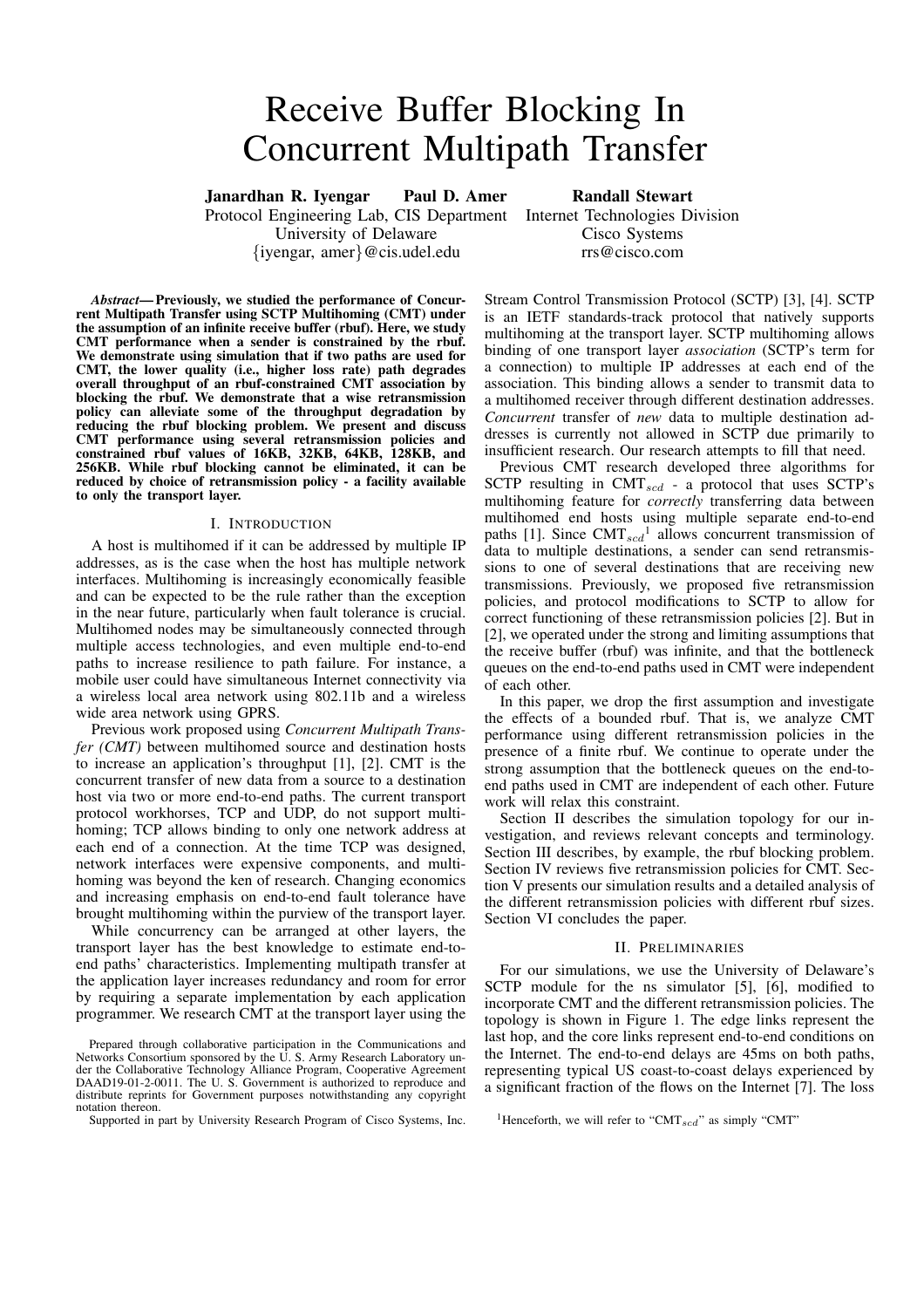rate on Path 1 is maintained at 1%, and on Path 2 is varied from 1 to 10%. A loss rate of 1% means a forward path loss rate of 1%, and a reverse path loss rate of 1%.



This simulation topology does not account for effects seen in the Internet such as network-induced reordering, delay spikes, etc.; these effects are beyond the scope of this study. Our simulation evaluation provides insight into the impact that a constrained rbuf poses to CMT, the fundamental differences between the retransmission policies, and their performance in a constrained rbuf environment. We chose a simple topology to avoid influence of other effects, and to focus on performance differences which we believe should hold true in a real environment as well<sup>2</sup>.

We now review relevant concepts and terminology. A transport layer receiver maintains rbuf space for incoming data for two reasons: (i) to handle out-of-order data, and (ii) to receive data at a rate higher than that of the receiving application's consumption. In SCTP (and TCP), a receiver advertizes currently available rbuf space through window advertisements (normally accompanying acks) to a data sender. We refer to this value as the *advertized receive window (adv-rwnd)*. A sender computes a *peer-rwnd* to deduce how much *more* data can be buffered at the receiver. Beside the latest adv-rwnd received, the peer-rwnd takes into account data that has been sent but not yet acked by the receiver.

An SCTP receiver maintains a single rbuf per association. An SCTP sender, consequently, maintains a single peer-rwnd per association. Note that sender-side estimates such as congestion window (cwnd), slow start threshold (ssthresh) and roundtrip time (RTT) are maintained per destination - they represent the state of different network paths from a sender to each destination address. A sender has no reason to maintain separate rbufs or peer-rwnds per path since a receiver can consume data only in sequence, irrespective of the destination address they are sent to<sup>3</sup>. An SCTP sender's sending rate is bound by both the peer-rwnd and the pertinent destination's cwnd, i.e., *min(peer-rwnd, cwnd)*.

We define a *sub-association flow* as the set of transport protocol data units (PDUs) within an SCTP association that have the same destination address. In Figure 1, an SCTP association from the sender to the receiver spanning the two

3While SCTP supports *unordered* data delivery and *multistreaming* in an association [4], here we focus on ordered data delivery over a single stream. paths will have two sub-association flows - one consisting of PDUs with destination  $B_1$ , and the other with destination  $B_2$ .

A reference to "cwnd for destination X" means the cwnd maintained at the sender for destination X, and "timeout on destination X" refers to the expiration of a retransmission timer maintained for destination X at the sender. Since bottleneck queues on the end-to-end paths are assumed independent, each destination uniquely maps to an independent path. For instance in Figure 1, "cwnd for destination *<sup>B</sup>*1" may be used interchangeably with "cwnd for path 1" (where path 1 ends at destination  $B_1$ ).

CMT schedules new data to different destinations as bandwidth becomes available on corresponding paths, i.e., as corresponding cwnds allow. When cwnd space is available simultaneously for two or more destinations, data is sent to these different destinations arbitrarily. Assuming that a CMT sender will likely not know path properties *apriori*, our transmission policy is an intuitive one.

## III. PROBLEM DESCRIPTION: RECEIVE BUFFER BLOCKING

A CMT receiver maintains a single rbuf which is shared across the sub-association flows in an association. With CMT, this buffer sharing can degrade throughput. To elaborate this point, we use an excerpt from a simulation of a CMT association (see Figure 2) using the topology shown in Figure 1. In this example, the rbuf is 16KB, Path 1  $(A_1$  to  $B_1$ ) has a loss rate of 1%, and Path 2  $(A_2 \text{ to } B_2)$  has a loss rate of 10%. Retransmissions are sent to the same destination as the original transmission. We call this retransmission policy *RTX-SAME* (we will revisit this retransmission policy decision later).

Figures 2(a) and (c) show Transmission Sequence Number (TSN) progression<sup>4</sup> over Path 1 and Path 2, respectively, and Figure 2(b) shows peer-rwnd evolution at the sender (endpoint A) during an excerpted time interval. Figure 2(a) shows that data transmission over the lower loss rate path stops abruptly around 114.5 seconds and resumes around 128 seconds. This 13.5 second cessation can be explained with the help of Figure 2(b). At 114.5 seconds, the peer-rwnd at the sender abruptly reduces from 16384 bytes to 236 bytes, constraining the sender from transmitting any new data. The cause for this abrupt rbuf reduction is explained as follows.

During the same time interval from 114.5 seconds to 128 seconds, Figure 2(c) shows that the lower quality (i.e., higher loss rate) path undergoes congestion, and recovers from losses through repeated retransmission timeouts - the longest recovery time being 8 seconds for TSN 2304. During this period of 13.5 seconds when loss recovery repeatedly occurs on Path 2, the receiver waits for retransmissions to come through, and is unable to deliver subsequent TSNs to the application (some of which were sent over Path 1). These subsequent TSNs are held in the transport layer rbuf until the retransmissions are received, thus blocking the rbuf and the peer-rwnd. Path 2 thus causes blocking of the rbuf, preventing data from being sent on either path and reducing overall throughput.

This example demonstrates how a shared rbuf results in a sub-association flow on a higher quality (i.e., lower loss rate) path getting lower throughput than expected. We note that the exact numbers used in this example do not hold special relevance. This example presents a phenomenon which occurs, in lesser or greater degree, throughout a CMT association.

 $2$ The simulation topology is clearly simplistic. We have used a more complex topology involving variable cross-traffic for a representative set of loss rate and rbuf combinations. The *relative* performance of the evaluated policies are the same for both of our topologies [8].

<sup>4</sup>TSNs in SCTP serve the same purpose as sequence numbers do in TCP.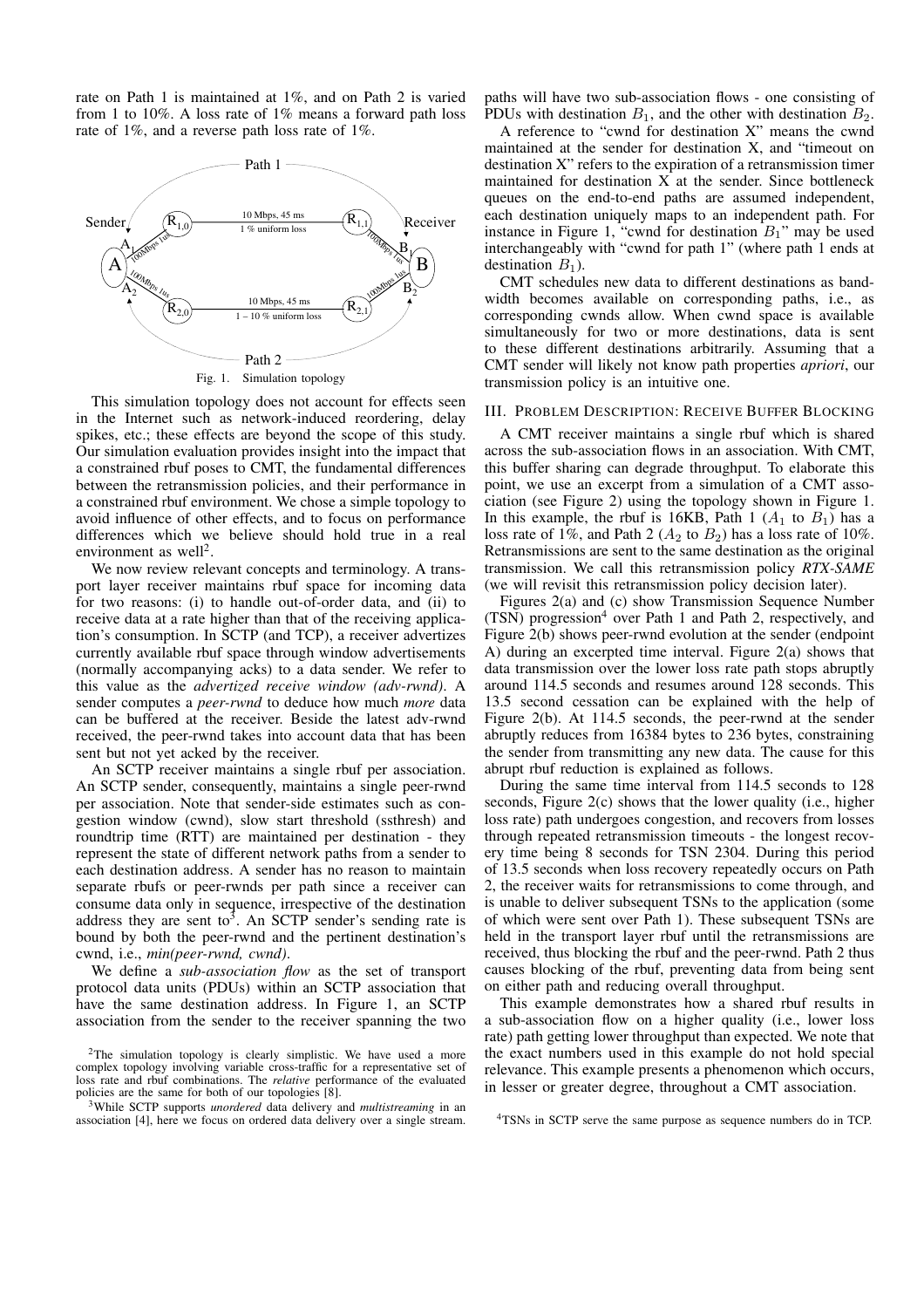

Fig. 2. Instantiation of rbuf blocking: (a) Progression of data sent to destination  $B_1$  over Path 1 (loss rate 1%) over a select interval; (b) peer-rwnd value maintained at sender (endpoint A) over same interval; (c) Progression of data sent to destination  $B_2$  over Path 2 (loss rate 10%) over same interval

We argue that rbuf blocking is not specific to the transport layer; it applies to multipath transfer at other layers as well. rbuf blocking cannot be eliminated or reduced by moving CMT's functionality to a different layer. Specifically, if a single logical flow is distributed across multiple end-to-end paths by the application layer, and the application layer receiver (the final destination) has finite buffer space, then rbuf blocking will occur.



Fig. 3. rbuf blocking in CMT causes throughput degradation

Figure 3 shows two curves - time taken to transfer an 8MB file using (i) CMT (with RTX-SAME retransmission policy) with a 16KB rbuf, and (ii) a single SCTP association which uses *only* the better path (Path 1 with loss rate 1%). Intuitively, using two paths should provide higher overall throughput than using one path. However, Figure 3 demonstrates that using two paths performs worse than using only the better path if a finite rbuf is shared across the paths<sup>5</sup>. This performance difference is due to rbuf blocking that occurs in CMT - an rbuf of 16KB does not constrain a single SCTP association (which uses one

lower loss rate path) as much as it constrains CMT (which uses two paths with different loss rates).

After analyzing several traffic flows, we observe that chances of rbuf blocking are higher during periods of timeout recovery. Further, a larger timeout recovery period due to back-to-back timeouts with exponential backoff results in an even higher probability that a finite rbuf blocks a sender. We therefore hypothesize that reducing (i) the number of timeouts, and/or (ii) the number of back-to-back timeout retransmissions will alleviate the rbuf blocking problem. Consequently, we hypothesize that making an intelligent decision about which destination a retransmission should be sent to will help reduce rbuf blocking. As we mentioned earlier, retransmissions in the above example are sent to the same destination as the original transmission. We used this retransmission policy initially due to its simplicity. In the following section, we present several alternative "smarter" policies.

#### IV. CMT RETRANSMISSION POLICIES

Multiple paths present an SCTP sender with a choice where to send a retransmission of a lost transmission. But this choice is not well-informed since SCTP currently restricts sending new data [4], which can act as probes for information (such as available bandwidth, loss rate and RTT), to only one primary destination. Consequently, an SCTP sender has minimal information about alternate paths to a receiver.

On the other hand, since new data is regularly being sent to all destinations concurrently, a CMT sender maintains more current and more accurate information (e.g., RTT estimate) about all paths to a receiver. This information allows a CMT sender to make a more informed decision where to send a retransmission. We now investigate how CMT should make this decision in a realistic lossy environment.

We review five retransmission policies for CMT [2]. For four policies, a retransmission may be sent to a destination other than the one used for the original transmission.

• **RTX-SAME** - Once a new data chunk is scheduled and sent to a destination, all retransmissions of the chunk thereafter are sent to the same destination (until the destination is deemed *inactive* due to failure [4]).

<sup>5</sup>Presumably an SCTP sender does not have apriori knowledge about the better path and hence cannot always achieve best performance. We discuss *expected* SCTP performance in [8].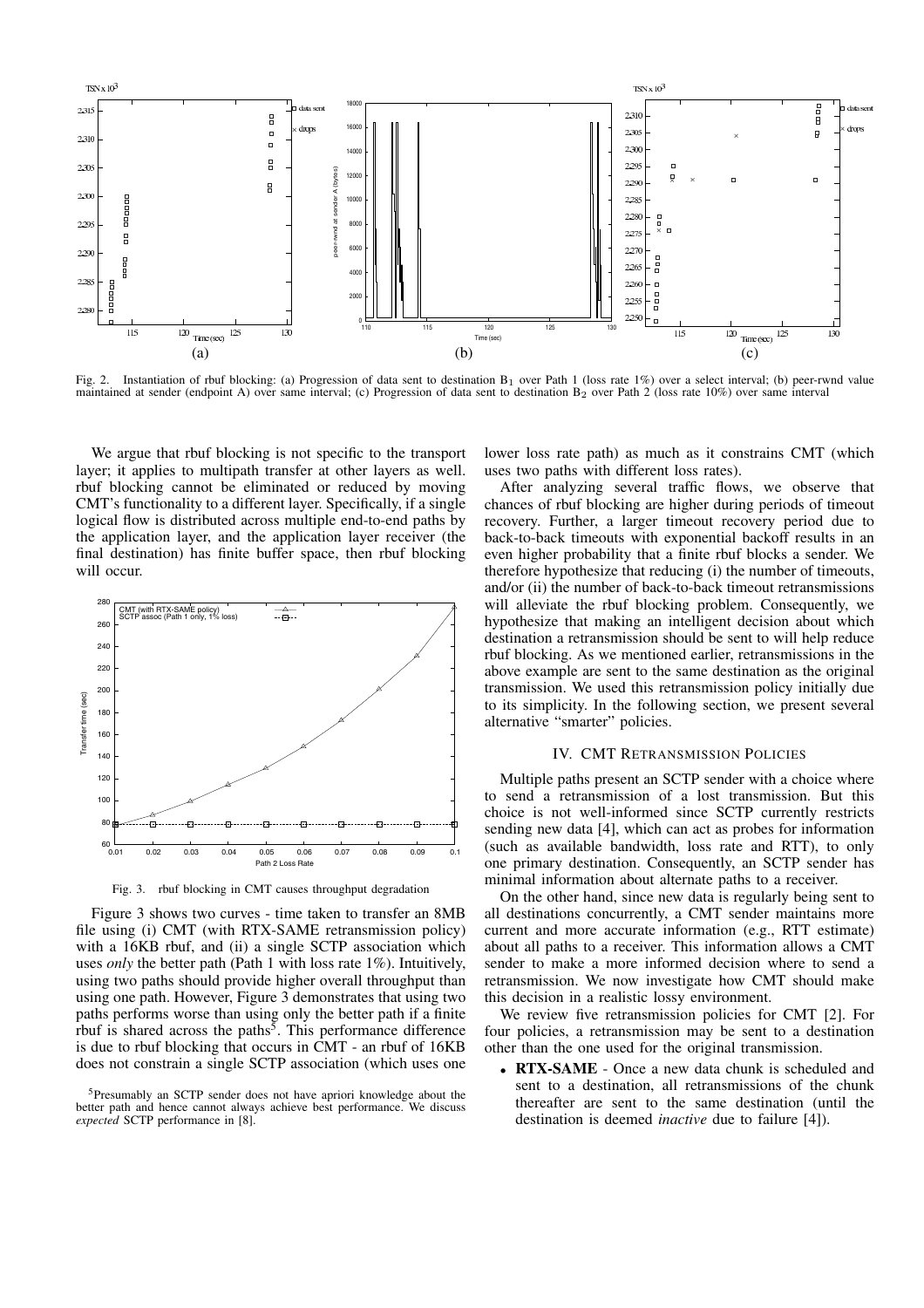- *•* **RTX-ASAP** A retransmission of a data chunk is sent to any destination for which the sender has cwnd space available at the time the retransmission needs to be sent. If the sender has available cwnd space for multiple destinations, one is chosen randomly.
- *•* **RTX-CWND** A retransmission of a data chunk is sent to the destination for which the sender has the largest cwnd. A tie is broken randomly.
- *•* **RTX-SSTHRESH** A retransmission of a data chunk is sent to the destination for which the sender has the largest ssthresh. A tie is broken randomly.
- *•* **RTX-LOSSRATE** A retransmission of a data chunk is sent to the destination with the lowest loss rate path. If multiple destinations have the same loss rate, one is selected randomly.

Of the policies, RTX-SAME is simplest. Since an application that stripes data across multiple transport layer (SCTP or TCP) associations will not be able to move outstanding data from one association to another, such an application will use the RTX-SAME policy at the transport layer. RTX-SAME thus represents the performance of an data striping application. RTX-ASAP is a "hot-potato" retransmission policy - the goal is to retransmit as soon as possible (without regard to loss rate) so that a receiver does not have to wait longer for the lost TSN. RTX-CWND and RTX-SSTHRESH attempt to move retransmissions onto the path with estimated lowest loss rate. RTX-LOSSRATE uses information about loss rate provided by an "oracle" - information that RTX-CWND and RTX-SSTHRESH estimate. This policy represents a "hypothetically" ideal case; hypothetical since in practice, a sender typically does not know apriori which path has the lowest loss rate; ideal since the path with the lowest loss rate has highest chance of having a PDU delivered.

Retransmission policies that take loss rate into account (RTX-CWND, RTX-SSTHRESH, and RTX-LOSSRATE) attempt to reduce the chances of a retransmission getting dropped. Therefore, we initially hypothesized that these policies would best alleviate rbuf blocking by reducing the number of timeouts and the number of back-to-back timeouts.

We do not propose different policies for scheduling new transmissions - we assume that a sender does not know path properties apriori and can therefore only react to network events such as congestion losses (see Section II for our transmission policy). This assumption holds true particularly in the Internet where the path properties are changing.

#### V. EVALUATION OF CMT RETRANSMISSION POLICIES

We now evaluate the five retransmission policies for CMT operating under a constrained rbuf. Default rbuf values in commonly used operating systems today vary from 16KB to 64KB and beyond. We believe that today, when having  $\frac{1}{2}$  GB of memory on a desktop computer is common, having an rbuf of at least 64KB should be reasonable. We first study and analyze performance of the different policies with an rbuf of 64KB in Section V-A. This section provides insight into the causes of the performance differences between the retransmission policies. We then summarize performance of the different policies under more and less constraining rbufs varying from 16KB to 256KB in Section V-B. This analysis provides us with an understanding of how much impact the rbuf blocking problem has on the different policies. Finally

in Section V-C, we study the impact of end-to-end delay on performance degradation due to rbuf blocking.

#### *A. Evaluation with rbuf = 64KB*

Figure 4(a) shows the time taken for a CMT sender to transfer an 8MB file when the rbuf is set to 64KB, using the five retransmission policies. Each plotted value is the mean of at least 100 simulation runs. RTX-SAME, the simplest to implement, performs worst. Its performance gap with the other policies increases as the loss rate on Path 2 increases. RTX-ASAP performs better than RTX-SAME, but still considerably worse than the three loss rate based policies which perform best. We present two causes for these differences.

*Cause 1:* Figure 4(b) shows the number of retransmission timeouts experienced when using the different policies. One may conclude that improvement in using the loss rate based policies is due partly to fewer timeouts (and hence, timeout recovery periods). RTX-SAME does not consider loss rate and experiences the largest number of timeouts. RTX-ASAP does not consider loss rate and does better than RTX-SAME, but still experiences more timeouts than the loss rate based policies. This analysis supports our intuitive hypothesis taking path loss rate into consideration while deciding the retransmission destination improves the chances of a retransmission getting through, and improves overall performance due to reduction of rbuf blocking.

*Cause 2:* Figure 4(c) shows the average time taken to successfully communicate a TSN. This time is measured as the time taken from the first transmission of a TSN to the time when that TSN or one of its retransmissions finally reaches the receiver. RTX-SAME shows the highest average, suggesting that more retransmissions may be needed for a successfully communicating a TSN. Since recovery via fast retransmission can happen only once for a given TSN. The MFR algorithm has not been ported to CMT, and so the only recovery mechanism possible from the loss of a fast retransmission currently in CMT, as is the case currently in SCTP and TCP, is a timeout recovery., the number of back-toback timeouts may be higher with RTX-SAME than with the other policies. Each back-to-back timeout causes a sender's retransmission timeout value to double, thus doubling the timeout recovery period. Recall that the longer the timeout recovery period, the higher the probability and longer the duration for which rbuf blocking occurs. Thus, more backto-back timeouts will degrade performance.

Figure 4(d) shows average number of *n* back-to-back timeouts for the different retransmission policies with Path 1 loss rate  $= 1\%$ , and Path 2 loss rate  $= 10\%$ . Overall, loss rate based policies experience about half the back-to-back timeouts that RTX-SAME does. Though the occurrences of *n*=3 and *n*=4 are few, their impact is significant - with our simulation parameters, at  $n=3$  timeout recovery is 4 seconds, and at  $n=4$  timeout recovery is 8 seconds. Thus, we argue that *performance degradation due to back-to-back timeouts can be significantly reduced by taking loss rate into account for making retransmission decisions.*

## *B. Evaluation with different rbufs*

We also investigated the performance of the different retransmission policies using rbuf sizes of 16KB, 32KB, 128KB, and 256KB. The performance ranking of the different policies with these rbufs remains the same as with an rbuf of 64KB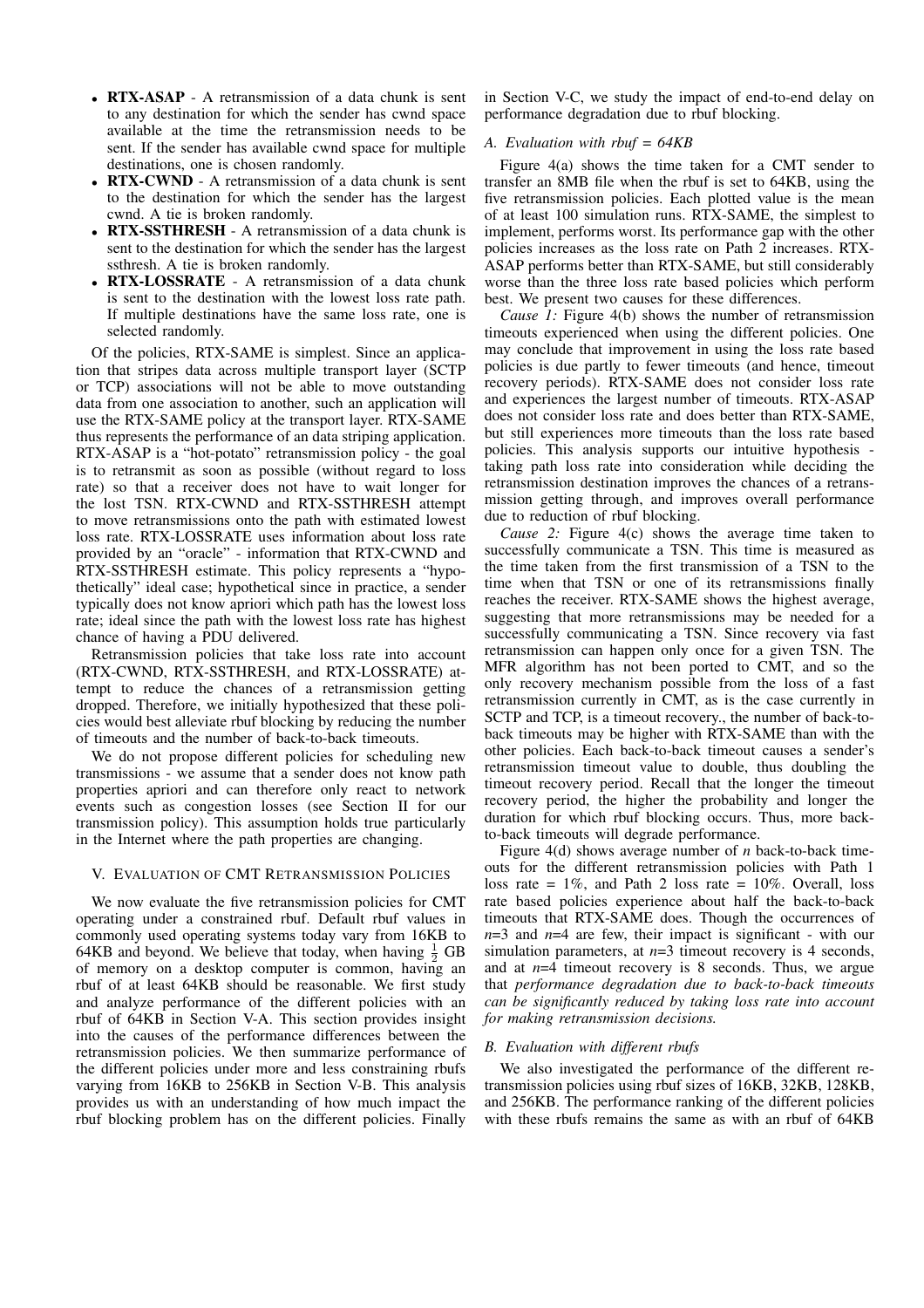

Fig. 4. With rbuf = 64K, and Path 1 loss rate = 1%; (a) Time taken by CMT to transfer an 8MB file, (b) Number of retransmission timeouts for CMT with different retransmission policies, (c) Average time taken to successfully communicate a TSN with different retransmission policies, (d) Average number of back-to-back timeouts with different retransmission policies (Path 1 loss rate =  $1\%$ ; Path 2 loss rate =  $10\%$ )

(Figure 4(a)); performance curves for these rbufs are therefore not shown. We discuss a few salient points.

- With a large (i.e., minimally constraining) rbuf of 256KB, RTX-SAME still performs poorly due to a high number of timeouts, and the consequent throughput degradation. Each timeout causes cwnd reduction at a sender, and entails idle time with the sender not sending any data - causing throughput reduction.
- As the rbuf size decreases and becomes more of a constraint, degradation in CMT throughput occurs due to increased rbuf blocking as explained in Section III. All retransmission policies suffer in the face of a constrained rbuf. Even with a reasonably large rbuf of 128KB, some performance degradation occurs; i.e., even with large rbufs, rbuf blocking does occur, but to a lesser extent.
- *•* As the rbuf becomes more of a constraint, degradation in throughput of RTX-SAME policy is markedly more than with the other retransmission policies. The reasons for this degradation are the same as described in Section V-A. Degradation is lowest in the loss rate based policies with an increasingly constraining rbuf.

In summary, retransmission policies that take loss rate into account perform better under the different rbuf values considered. Of the loss rate based policies, the practical ones (RTX-

CWND and RTX-SSTHRESH) perform similarly under all conditions considered. We arbitrarily select RTX-SSTHRESH as CMT's retransmission policy in further evaluations.

#### *C. Evaluation under different end-to-end delays*

Figure 5 shows relative performance degradation of CMT with RTX-SSTHRESH under different end-to-end delays - 10ms, 25ms, 45ms, 90ms, 180ms, and 360ms, yielding RTTs of 20ms, 50ms, 90ms, 180ms, 360ms, and 720ms, respectively. The delays on both paths to the receiver are symmetric (We are currently studying rbuf blocking with asymmetric paths). These values cover a range of RTTs experienced by majority of flows on the Internet [7]. Relative performance degradation is computed as the ratio

$$
\frac{CMT~throughput~with~infinite~(INF)~rbuf}{CMT~throughput~with~rbuf=X}
$$

as X varies from 16KB to 256KB along the X-axis (Note that along the Y-axis, smaller values are better).

The degradation curves for all end-to-end delays in Figure 5 show a knee at about 64KB. Also, as the end-to-end delay decreases, CMT's relative throughput degradation increases. Degradation is as much as 10 times when end-to-end delay